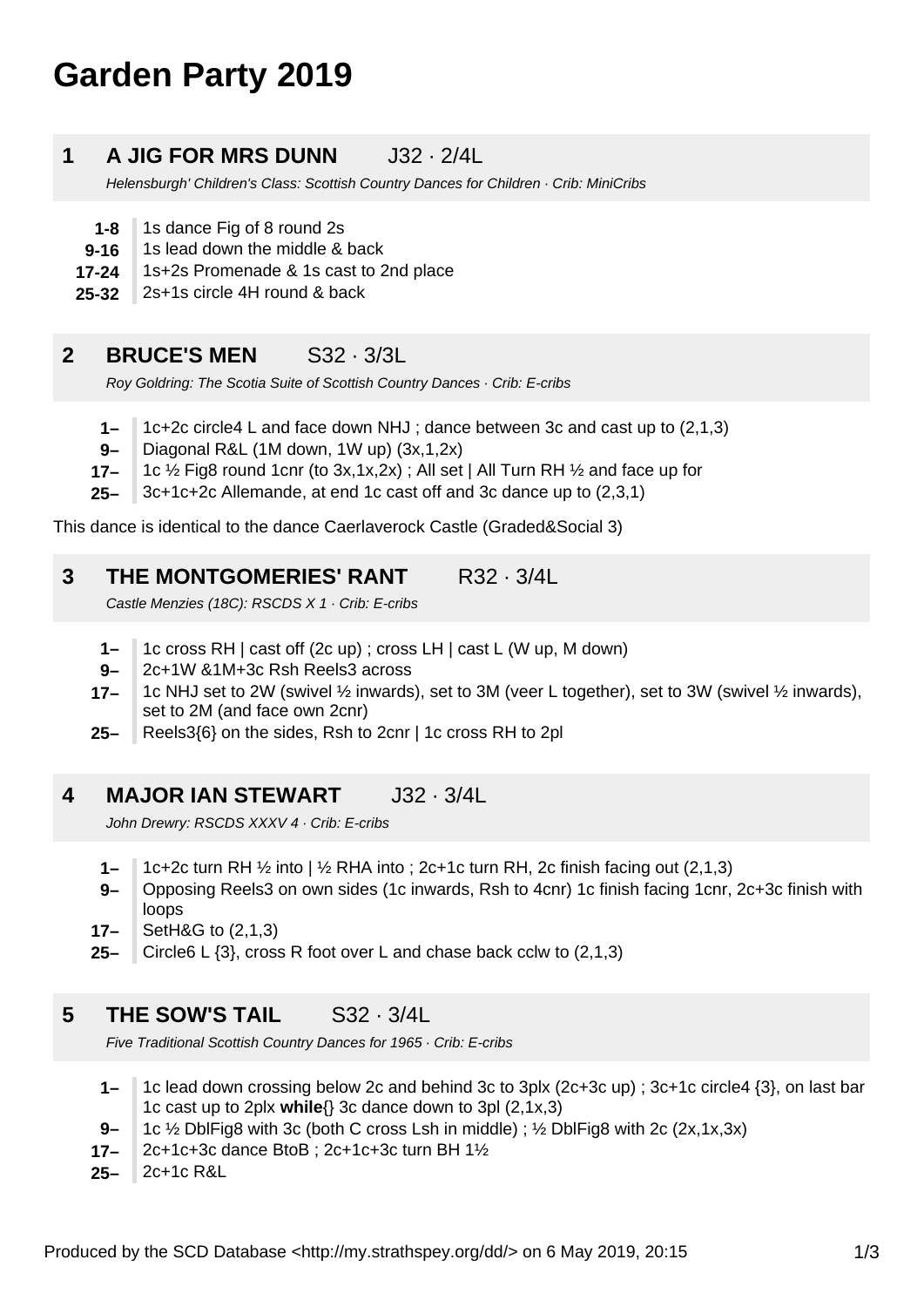# **6 THE OLD MAN OF STORR** R32 · 3/4L

Roy Goldring: Scottish Country Dances for Children · Crib: E-cribs

- **1–** 1c+2c RHA, 1W ends facing out ; 1W (1M following) casts off (2c up) (2,1x,3)
- **9–** 1c+3c LHA, 1W ends facing out ; 1W (1M following) casts off (3c up) (2,3,1)
- **17–** 1c set, dance to top NHJ, cast off to 2pl (3c down on 21-22)
- **25–** 2c+1c R&L

#### **7 TRIP TO FANWOOD** J32 · 3/4L

Chris Ronald: 12 Scottish Country Dances [Ronald, 2009] · Crib: E-cribs

- **1–** 1c cross RH | cast off 2 ; cross LH and cast up to face 1cnr (2c up)
- **9–** ½ Diag Reel4 with 1cnrs ; 1c Turn LH to face 2cnr
- **17–** ½ Diag Reel4 with 2cnrs ; 1c Turn LH 1½ to midline, M below W
- **25–** Teapots R (3c+1W & 1M+2c RHA), at end 1c pass Lsh to opposite side ; All Chase clw ½ to (2,1,3)

#### **8 CLYDEBANK STRATHSPEY** S32 · 2/4L

Roy Goldring: Graded and Social Dances 2 - 23 Dances · Crib: E-cribs

- **1–** 1c cross down into  $\frac{1}{2}$  Fig8 and face in ; on sideline turn EH 1 $\frac{1}{2}$  (2,1x)
- **9–** 1c cast up into into ½ Fig8 and face out ; on sideline turn EH 1½ (1,2)
- **17–** 1c lead down the middle and up
- **25–** 1c+2c Allemande (2,1)

### **9 THE MASON'S APRON R32 · 3/4L**

Border Dance Book · Crib: E-cribs

- **1–** 1c turn RH | cast off (2c up) ; cross RH | cast R to finish 1W between 2c facing 1M between 3c
- **9–** 1c set to P | turn RH to finish between cnrs ; set | turn RH to face 1cnr
- **17–** Set to and turn corners
- **25–** 1c Lsh Reels3{6} with corners | cross to (2,1,3)

## **10 LEITH COUNTRY DANCE** J32 · 2/4L

Thomas (19C) Wilson: RSCDS XVIII 6 · Crib: E-cribs

- **1–** 1M+2W change places RH ; repeat going back and finish making a BH arch
- **9–** 1W dances down under the arch, followed by her P on bar 11 (2W falls back to 2pl) ; 1c lead up to the top
- **17–** 1c+2c Promenade
- **25–** 1c+2c Poussette.